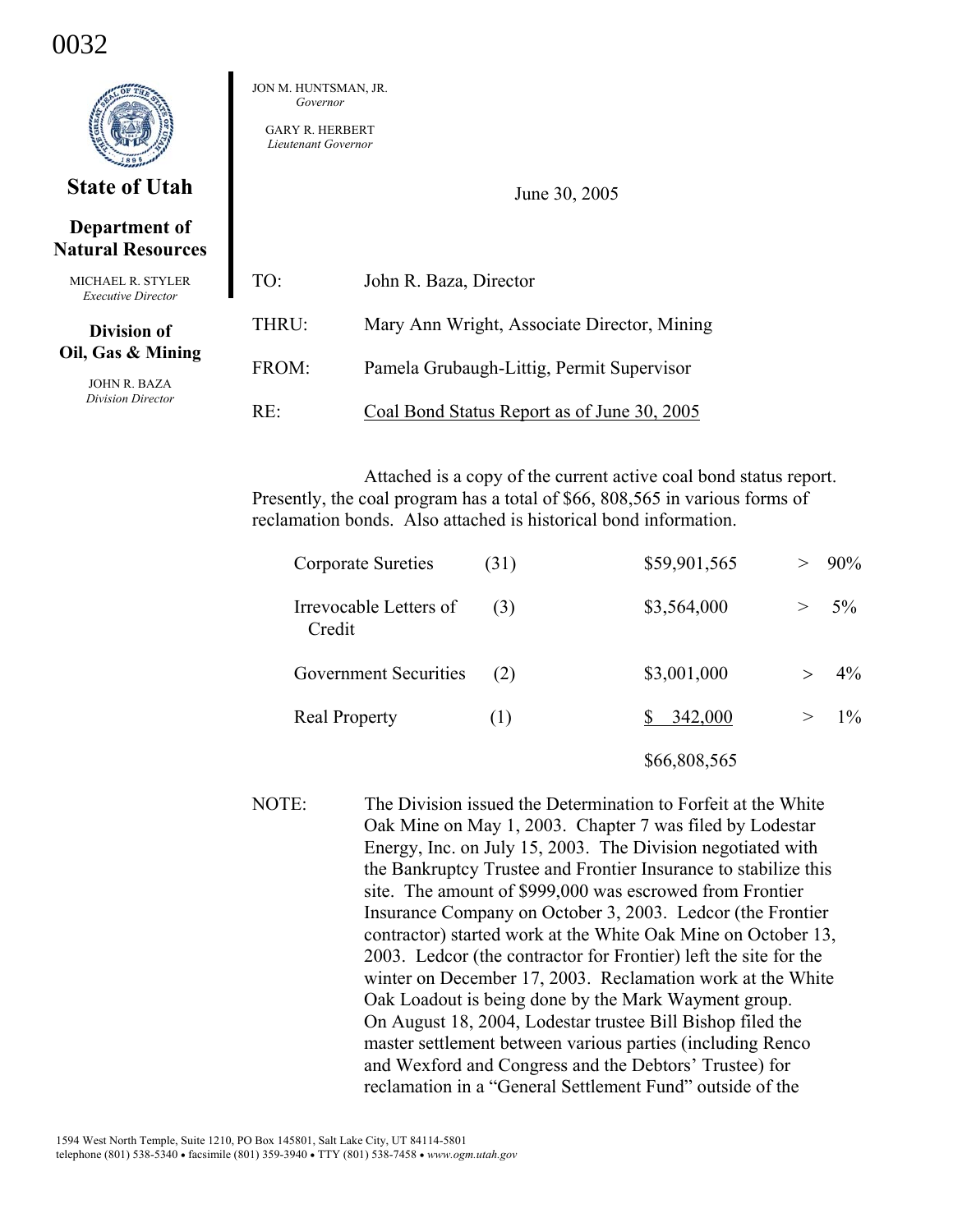Page 2 Coal Bond Status Report June 30, 2005

> Lodestar bankruptcy estate. Utah received \$1.217 million dollars as part of this Settlement Agreement. The contract with the Frontier contractor, Ledcor, was terminated by the Division and on September 8, 2004. A total amount of \$318,128.60 was requested for transfer to the state of Utah, Division of Oil, Gas and Mining, for the sole benefit of reclamation of the Lodestar Energy, Inc.'s Whiskey Creek Mine as a result of the termination of this contract. VCM contractors were awarded the contract for reclamation at the Whiskey Creek Mine. Reclamation work started on October 4, 2004 and the contractor had to leave the site due to weather conditions on November 4, 2004. VCM returned to work on June 13, 2005 and expect to complete the reclamation work by August 2005.

> AMR program is the "administrator" for this reclamation work.

 Forfeiture sites reclaimed: Blazon (October 4, 2000), Sunnyside Mine (July 1, 1999), Summit #1 (November 20, 1997), Boyer Mine (April 17, 1997), and Black Jack #1 Mine (November 1992). J.B. King Mine received final bond release on March 24, 2000 and Trail Canyon Mine on December 28, 2000. Three bonds were fully released during the second quarter of 1998: Knight Mine (April 21, 1998), Gordon Creek #3  $\&$  #6 Mine, and Huntington #4 Mine (both on May 22, 1998).

Attachment cc: Wayne Hedberg Price Field Office Public Information Center O:\COALBOND\_RPT\coalbondsecondquarter2005.doc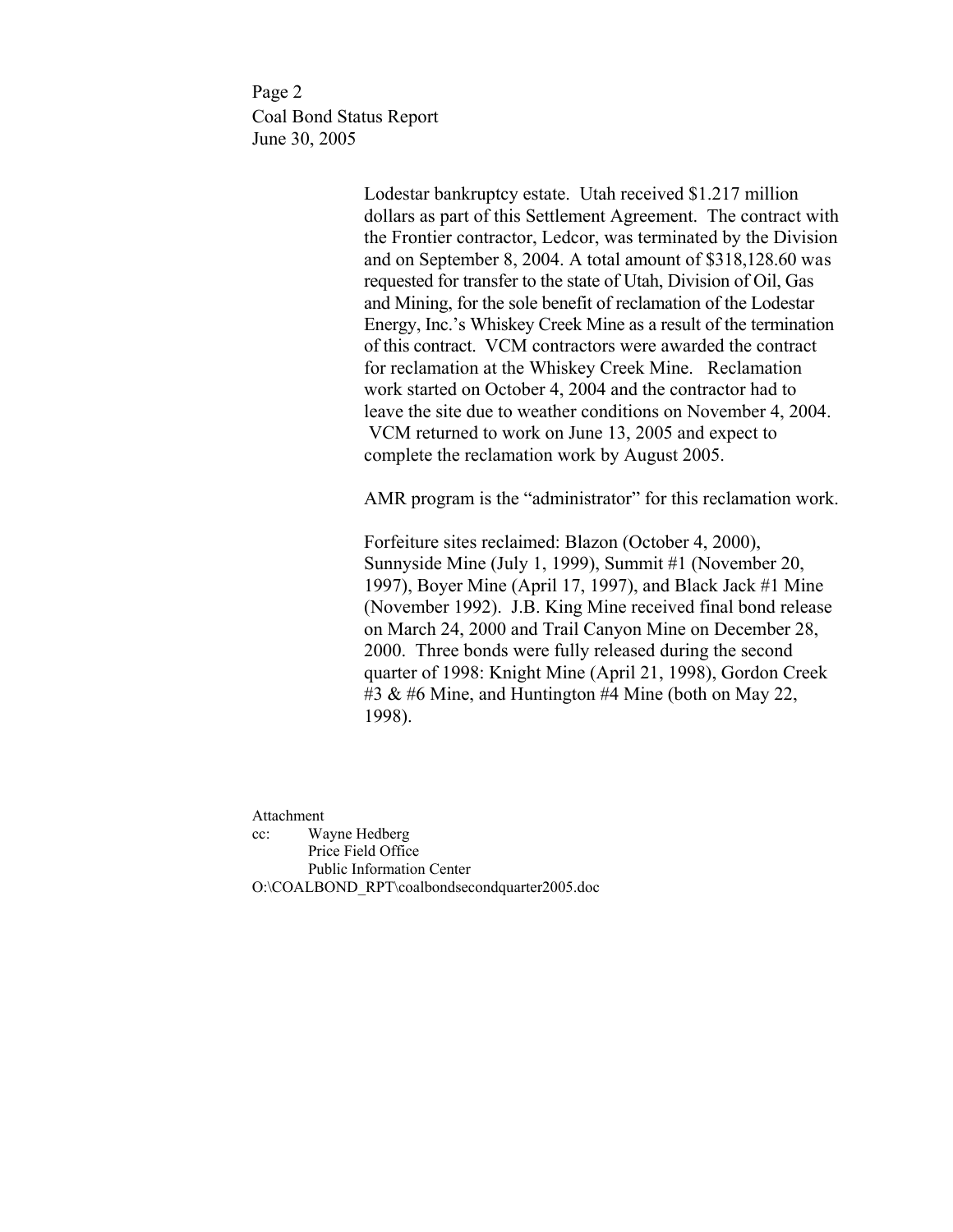| <b>NAME Of Project</b><br><b>Permit Number</b>                             | <b>Disturbed</b><br><b>Surface</b><br><b>Acres</b> | <b>Present Bond</b><br>Amount<br>(Year Dollars) | <b>Type of Bond</b><br><b>Posted</b> | <b>Principal Holder*</b><br>(Best's Rating)<br>2005               | <b>Year Date</b><br><b>Posted</b><br>(Ridered) | Cost per<br>Acre | <b>Comments</b>                                                                                                                                                                                                                                                                                                                                                                                                                                                                                                                                                                                                                                                                                                                                                                                             |
|----------------------------------------------------------------------------|----------------------------------------------------|-------------------------------------------------|--------------------------------------|-------------------------------------------------------------------|------------------------------------------------|------------------|-------------------------------------------------------------------------------------------------------------------------------------------------------------------------------------------------------------------------------------------------------------------------------------------------------------------------------------------------------------------------------------------------------------------------------------------------------------------------------------------------------------------------------------------------------------------------------------------------------------------------------------------------------------------------------------------------------------------------------------------------------------------------------------------------------------|
| <b>Castle Gate Holding Company</b><br><b>Castle Gate Mine</b><br>C/007/004 | 63                                                 | \$680,154<br>(2004)                             | <b>Surety</b>                        | <b>Travelers Casualty</b><br>& Surety Co.<br>#104329369<br>$(A+)$ | 07/30/04                                       | \$10,796         | Increased to \$4,415,505 on 10/3/94; Reclamation<br>Agreement Submitted 1/95. Ridered 2/6/96. Phase I<br>Bond Release of \$400,775 on 1/31/97. Ridered<br>9/9/97 from \$6,757,451. Ridered to Castle Gate<br>Holding Company, permit transferred on 9/13/98.<br>Three replacement bonds submitted and accepted<br>on 7/1/99, (\$601,333 Each, \$1,804,000 total).<br>Ridered on 4/10/01 to \$1,071,000 for Phase II bond<br>release at Hardscrabble and Sowbelly. Approved<br>Phase II Bond Release on 6/5/03 in the amount of<br>\$390,846 - \$680,154 remaining Ridered on 7/8/03.<br>The three bonds with St. Paul Fire and Insurance.<br>Travelers and Insurance Company of the State of<br>PA were released, effective July 30, 2004 - replaced<br>with one Travelers bond in the amount of \$680,154. |
| Canyon Fuel Co, LLC<br><b>Skyline Mine</b><br>C/007/005                    | 74.31                                              | \$5,076,000<br>(2004)                           | <b>Surety</b>                        | St. Paul Fire &<br><b>Marine Ins. Co</b><br>400SA1919 (A)         | 05/18/00                                       | \$68,308         | Original Bond Amount - \$1,850,500 (6/20/89); Bonds<br>replaced 7/30/90; Rider added 3/15/90; Rider added<br>6/9/92; Transferred from Costal Energy to Canyon<br>Fuel Co. LLC on 12/20/96. \$6,140,000 agreed on<br>6/23/97, to be posted by 7/28/97. Conference held.<br>Bond re-adjusted to \$5,076,000 (2001), and posted<br>10/23/97. Replaced surety 6/1/98, new parent ARCH<br>Western Resources. Replaced surety 5/18/00.<br>Liberty Mutual released on 5/8/01. Cost revised to<br>\$4,697,000 in 2004 dollars on 4/03.                                                                                                                                                                                                                                                                              |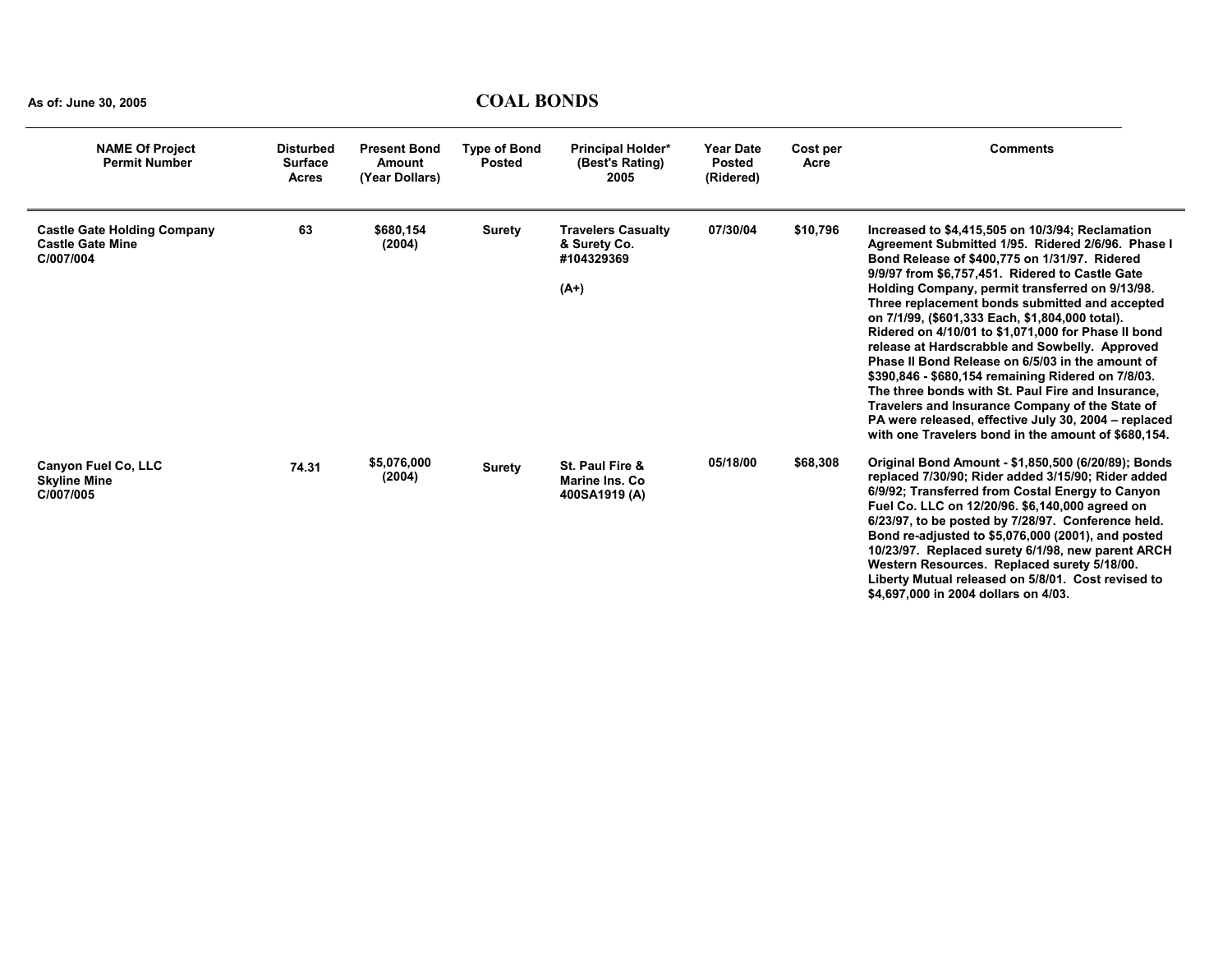| <b>NAME Of Project</b><br><b>Permit Number</b>                            | <b>Disturbed</b><br><b>Surface</b><br><b>Acres</b> | <b>Present Bond</b><br>Amount<br>(Year Dollars) | <b>Type of Bond</b><br><b>Posted</b>             | <b>Principal Holder*</b><br>(Best's Rating)<br>2005                                                                                         | <b>Year Date</b><br><b>Posted</b><br>(Ridered) | Cost per<br>Acre | <b>Comments</b>                                                                                                                                                                                                                                                                                                                                                                                                                                                                                                                                                                                                                                                                                                                                                                                                                                                                                                                 |
|---------------------------------------------------------------------------|----------------------------------------------------|-------------------------------------------------|--------------------------------------------------|---------------------------------------------------------------------------------------------------------------------------------------------|------------------------------------------------|------------------|---------------------------------------------------------------------------------------------------------------------------------------------------------------------------------------------------------------------------------------------------------------------------------------------------------------------------------------------------------------------------------------------------------------------------------------------------------------------------------------------------------------------------------------------------------------------------------------------------------------------------------------------------------------------------------------------------------------------------------------------------------------------------------------------------------------------------------------------------------------------------------------------------------------------------------|
| <b>Plateau Mining Corp.</b><br><b>Star Point Mine</b><br>C/007/006        | 173.2                                              | \$3.118.400<br>(2004)                           | <b>Surety</b>                                    | <b>Travelers Casualty</b><br>& Surety Ins. Co.<br>#104329368<br>$(A+)$                                                                      | 07/01/99<br>11/10/04                           | \$18,004         | <b>Reclamation Agreement Signed 11/2/90; Ridered</b><br>"termination" language 9/91; Increased to<br>\$5,180,000 (1996) on 4/27/94. Increased to<br>\$10,581,000 on 9/24/98. Three replacement bonds<br>submitted and accepted on 7/1/99,<br>(\$3,527,000 each, \$10,581,000 total). Temporary<br>cessation effective on 2/11/00. Permanent<br>cessation on 6/5/00. Reclamation Agreement<br>resigned on 6/5/03. Star Point Waste Fuel permitted<br>on 11/14/03. Bond reduced to \$7,796,000 (\$2,875,000<br>reduction) on 12/4/03, ridered on 1/12/04. The three<br>bonds with St. Paul Fire and Insurance, Travelers<br>and Insurance Company of the State of PA were<br>released, effective July 30, 2004 - replaced with one<br>Travelers bond in the amount of \$7, 796,000. Phase<br>I bond release was approved effective 10/21/2004.<br>The bond was reduced from \$7,796,000 to \$3, 118,<br>400 on November 10, 2004. |
| <b>Hiawatha Coal Company</b><br><b>Hiawatha Mine Complex</b><br>C/007/011 | 290                                                | \$2,838,000<br>(2002)                           | <b>Irrevocable</b><br>Letter of<br><b>Credit</b> | <b>Bank One, Arizona</b><br>S 005519                                                                                                        | 12/12/97                                       | \$9,786          | Permit transferred from U.S. Fuel Company to<br>Hiawatha Coal Company on 12/12/97. ILOC<br>evergreen clause added 4/23/03.                                                                                                                                                                                                                                                                                                                                                                                                                                                                                                                                                                                                                                                                                                                                                                                                      |
| <b>NEICO</b><br><b>Wellington Prep. Plant</b><br>C/007/012                | 392                                                | \$4,904,000<br>(1999)                           | <b>Surety</b>                                    | <b>Fidelity and Deposit</b><br>Co. of Maryland<br>#4013097<br>(A)                                                                           | 01/12/2000                                     | \$12,510         | Permit Transfer to Genwal 10/10/89; Permit Transfer<br>to Castle Valley Resources 12/5/91; Rider added<br>5/27/93 Transferred to NEICO 4/18/94. Bond ridered<br>3/29/94 & 9/09/94 from \$3,279,000. Ridered to<br>\$6,036,000 on 9/18/95. Ridered to \$4,904,000<br>(Division approved bond amount change on<br>2/18/98.) Safeco bond (#5612988) replaced on<br>1/12/2000. Reclamation cost will be revised at<br>renewal in 2004. Reclamation Agreement signed<br>again on 5/26/03.                                                                                                                                                                                                                                                                                                                                                                                                                                            |
| UtahAmerican Energy, Inc.<br><b>Horse Canyon Mine</b><br>C/007/013        | 102.37                                             | \$1,061,328<br>(2003)<br>\$1,556,000<br>(2003)  | <b>Surety</b>                                    | <b>Lincoln General</b><br><b>Insurance Company</b><br># SUR004892 (A-)<br><b>XL Specialty</b><br><b>Insurance Company</b><br>SB9905586 (A+) | 09/18/98<br>(1/4/01)<br>(7/23/02)<br>7/20/01   | \$27,440         | IPA Acquired Horse Canyon Mine 4/5/90; Permit<br>issued 5/6/91; Bond increased 5/3/91. Phase I Bond<br>release on 2/5/97 in the amount of \$812,276, and<br>revised on 2/19/97. Permit transferred from IPA to<br>UtahAmerican Energy, Inc. on 12/22/98. ILOC<br>released 1/5/99. Increased to \$1, 253,000 for permit<br>renewal. \$1,556,000 issued for Lila Canyon addition<br>(total = \$2,809,000). Phase II released \$191,672 on<br>4/11/02.                                                                                                                                                                                                                                                                                                                                                                                                                                                                             |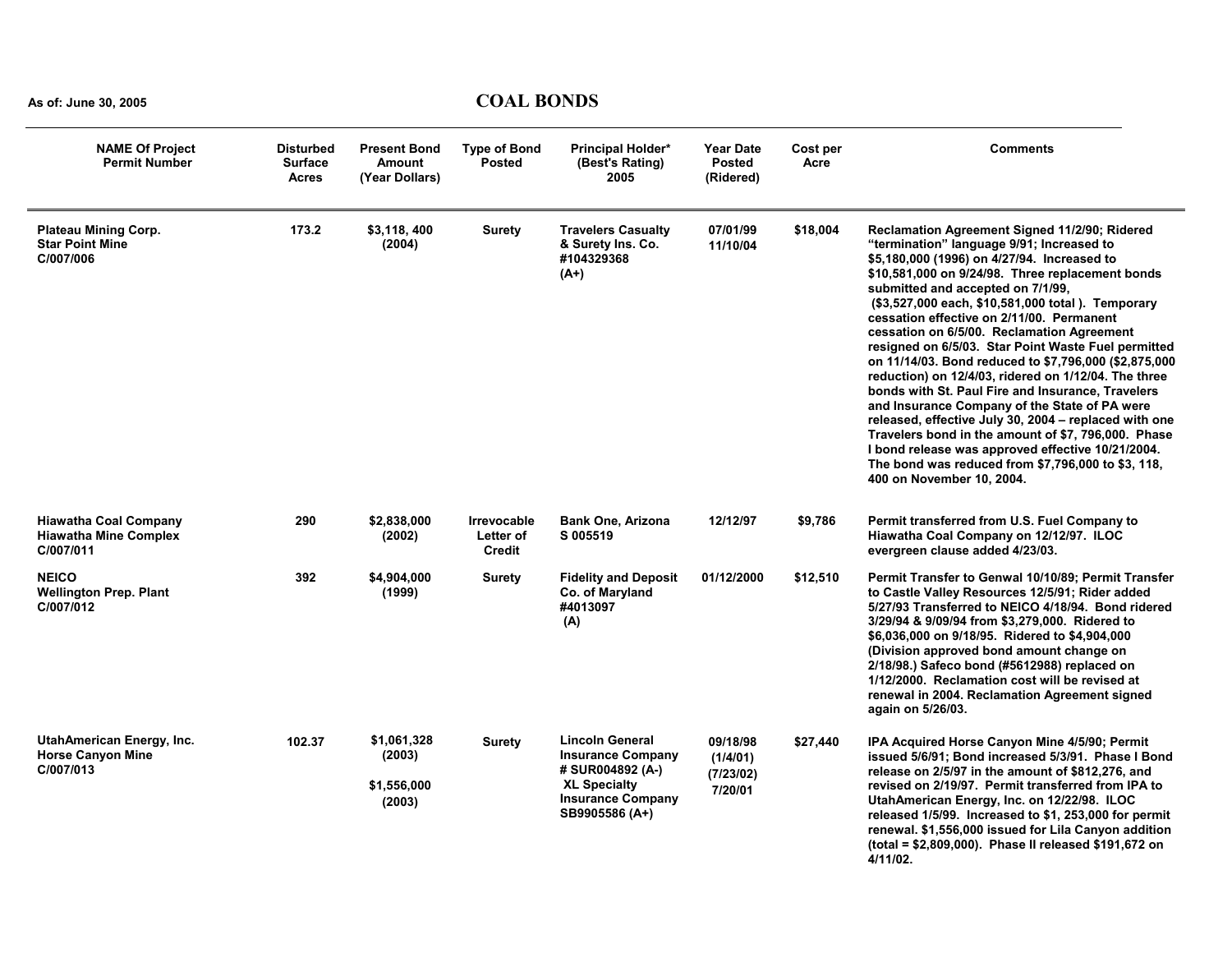| <b>NAME Of Project</b><br><b>Permit Number</b>                        | <b>Disturbed</b><br><b>Surface</b><br><b>Acres</b> | <b>Present Bond</b><br><b>Amount</b><br>(Year Dollars) | <b>Type of Bond</b><br><b>Posted</b>      | <b>Principal Holder*</b><br>(Best's Rating)<br>2005             | <b>Year Date</b><br><b>Posted</b><br>(Ridered) | Cost per<br>Acre | <b>Comments</b>                                                                                                                                                                                                                                                                                                                                                                                                                                                                                                                                                                                                                                                                                                                                |
|-----------------------------------------------------------------------|----------------------------------------------------|--------------------------------------------------------|-------------------------------------------|-----------------------------------------------------------------|------------------------------------------------|------------------|------------------------------------------------------------------------------------------------------------------------------------------------------------------------------------------------------------------------------------------------------------------------------------------------------------------------------------------------------------------------------------------------------------------------------------------------------------------------------------------------------------------------------------------------------------------------------------------------------------------------------------------------------------------------------------------------------------------------------------------------|
| <b>Mountain Coal Co.</b><br>Gordon Creek #2, 7 & 8<br>C/007/016       | 17.58                                              | \$641,443<br>(1989)                                    | <b>Surety</b>                             | St. Paul Fire &<br>Marine Ins. Co.<br>#400KB056-CO<br>(A)       | 05/17/00                                       | \$36,487         | \$45,000 was released. Ridered "termination"<br>language 9/91, 1989 dollars. Mine closed 1990.<br>Structures removed. Reclamation started 9/29/95.<br>continued during 1996. Completed in fall 1997, but<br>some work in spring 1998. Replaced surety on<br>6/1/98, new parent ARCH Western Resources, Inc.<br>Replaced surety 5/18/00. Released Liberty Mutual<br>on 5/8/01. Phase I bond release on 10/9/03 for<br>\$384,865 (\$256,578 remains) No rider to date.<br>Phase III at Sweet's Pond on 10/9/03.                                                                                                                                                                                                                                  |
| <b>Canyon Fuel Co. LLC</b><br><b>Soldier Canyon Mine</b><br>C/007/018 | 21.82                                              | \$1,593,000<br>(2009)                                  | <b>Surety</b>                             | St. Paul Fire &<br>Marine Ins. Co.<br>400SA1918 (A)             | 05/18/00<br>10/13/2004                         | \$148,396        | Increased from \$577,000 5/2/91; Increased in<br>conjunction with renewal includes waste rock, not<br>built yet. Transferred to Coastal 9/15/93. Previously<br>\$1,940,000, 1991 dollars. (Bond posted 12/3/93).<br>\$30,000 posted on 03/13/95 for Dugout Creek<br>exploration. Transferred from Soldier Creek Coal<br>Co. to Canyon Fuel Co. LLC on 12/20/96. Surety<br>replaced 6/1/98, new parent ARCH Western<br>Resources, Inc. Temporary cessation effective on<br>3/25/99. Amount currently under review as part of<br>the midterm. Replaced Surety 5/18/00. Exhibit A<br>corrected and Liberty Mutual released on 5/8/01.<br>Bond reduced due to refuse pile removed, escalated<br>for midterm to \$1,593,000 - ridered on 10/13/2004 |
| <b>Andalex Resources</b><br><b>Centennial Project</b><br>C/007/019    | 35.27                                              | \$381,839<br>\$699,000<br>(2009)                       | <b>Surety</b><br><b>Surety</b>            | <b>Utica Mutual</b><br>Insurance SU34593<br>& SU1354086<br>(A-) | 5/16/83<br>7/3/90<br>(2/23/93)                 | \$30,645         | Ridered to increase to \$1,080,839 on 7/3/90.<br>Amount revised to \$820,000 in 4/03. Midterm<br>revised bond amount to \$918,000 in 2009 dollars in<br>9/04.                                                                                                                                                                                                                                                                                                                                                                                                                                                                                                                                                                                  |
| Hidden Splendor Resources, Inc.<br><b>Horizon Mine</b>                | 9.5                                                | \$57,000                                               | <b>Irrevocable</b><br>Letter of<br>Credit | <b>Bank One</b><br>00335483                                     | 5/14/03                                        | \$36,000         | Permit transferred from Lodestar Energy to Hidden<br>Splendor Resources on 7/1/03. Amended on 8/11/03<br>from \$342,000 to \$57,000. Real property posted on                                                                                                                                                                                                                                                                                                                                                                                                                                                                                                                                                                                   |
| C/007/020                                                             |                                                    | \$342.000<br>(2004 dollars)                            | Real<br><b>Property</b>                   | <b>American Towers</b>                                          | 8/11/03                                        |                  | $8/11/03$ .                                                                                                                                                                                                                                                                                                                                                                                                                                                                                                                                                                                                                                                                                                                                    |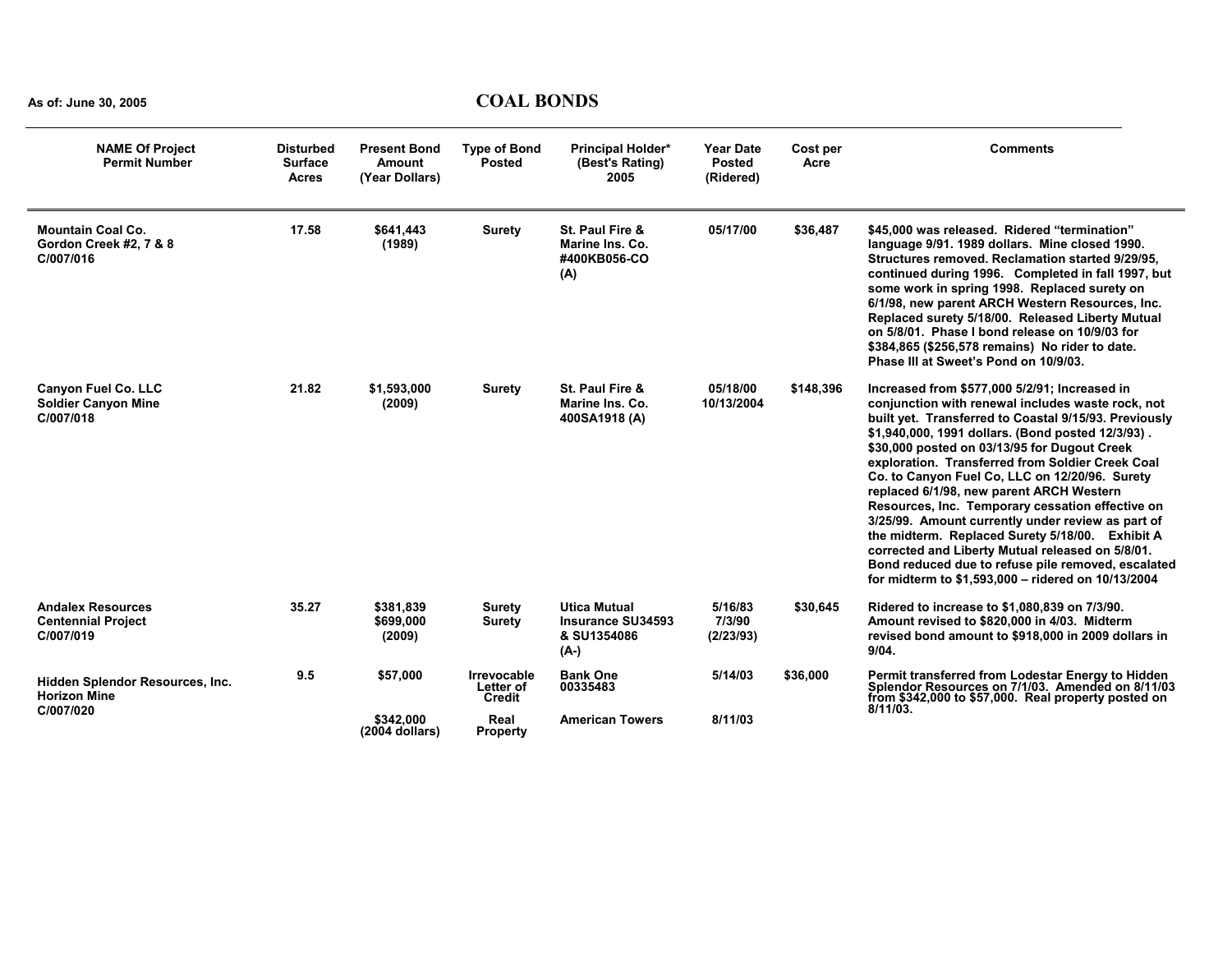| <b>NAME Of Project</b><br><b>Permit Number</b>                                                | <b>Disturbed</b><br><b>Surface</b><br><b>Acres</b> | <b>Present Bond</b><br><b>Amount</b><br>(Year Dollars) | <b>Type of Bond</b><br><b>Posted</b>      | <b>Principal Holder*</b><br>(Best's Rating)<br>2005                      | <b>Year Date</b><br><b>Posted</b><br>(Ridered) | Cost per<br>Acre | <b>Comments</b>                                                                                                                                                                                                                                                                                                                                                                                                                                                                                                                                                           |
|-----------------------------------------------------------------------------------------------|----------------------------------------------------|--------------------------------------------------------|-------------------------------------------|--------------------------------------------------------------------------|------------------------------------------------|------------------|---------------------------------------------------------------------------------------------------------------------------------------------------------------------------------------------------------------------------------------------------------------------------------------------------------------------------------------------------------------------------------------------------------------------------------------------------------------------------------------------------------------------------------------------------------------------------|
| Savage Industries, Inc.<br><b>Savage Coal Terminal</b><br>C/007/022                           | 122                                                | \$2,525,000<br>(2007)                                  | <b>Surety</b>                             | <b>Liberty Mutual</b><br><b>Insurance Company</b><br>$(965-003-641)$ (A) | 12/09/03                                       | \$20,697         | Ridered "termination" language 9/91. Permit<br>reissued 5/2/94; Bond Ridered on 9/22/94. Savage &<br>Mtn. Coal Co., co-principals. Revised to \$2,525,000<br>(2001 dollars) on 9/18/97. Replaced Savage bond on<br>12/09/97. National Fire Insurance Co of Hartford<br>cancelled on 12/9/02. American Manufacturer's<br>issued on 12/9/02, had a B+ rating. Sent letter to<br>have new bond by 5/26/03. National Fire Insurance<br>Co bond reinstated to 12/9/02. Cost revised to<br>\$2,232,000 in 4/03 in 2007 dollars. Bond replaced on<br>2/27/04, effective 12/9/03. |
| Andalex Resources, Inc.<br><b>Wildcat Loadout Facility</b><br>C/007/033                       | 63.7                                               | \$651,000<br>(2006)                                    | Irrevocable<br>Letter of<br><b>Credit</b> | <b>PNC Bank</b><br>S262710PGH                                            | 12/10/03                                       | \$12,775         | Changed from Pittsburgh National Bank in 4/92;<br>Replaced ILOC 12/9/92. By letter dated 9/5/97, can<br>reduce bond to \$698,000 in 2000 year dollars. Bond<br>updated to \$651,000 in 2006 dollars in 2003.<br><b>Released Continental Casualty Company bond</b><br>#400776222 on 1/30/04.                                                                                                                                                                                                                                                                               |
| <b>Canyon Fuel Co. LLC</b><br><b>Banning Siding Loadout</b><br>C/007/034                      | 21.6                                               | \$350,000<br>(2006)                                    | <b>Surety</b>                             | St. Paul Fire &<br>Marine Ins. Co.<br>400SA1916 (A)                      | 05/18/00                                       | \$16,204         | Transfer to Coastal States 9/15/93. Increased from<br>\$211,000 to \$350,000 on 12/12/95. Transferred from<br>Soldier Creek Coal Co. to Canyon Fuel Co. LLC on<br>12/20/96. Surety replaced 6/1/98, ARCH Western<br>Resources, Inc. Temporary cessation on 3/7/00.<br>Replaced surety 5/18/00 from Liberty Mutual Ins. Co.<br>Exhibit A corrected and Liberty Mutual release on<br>5/8/01.                                                                                                                                                                                |
| <b>Sunnyside Cogeneration Associates</b><br><b>Sunnyside Refuse &amp; Slurry</b><br>C/007/035 | 202                                                | \$1,747,000<br>(2004)                                  | <b>Collateral</b>                         | <b>Treasury Securities</b>                                               | 1/16/02                                        | \$8,649          | Permit Issued 2/4/93; ILOC (S-09742-00018)<br>Replaced with Surety on 4/21/94. Continuation<br>certificate 3/30/96 - 3/30/97 for bond #35790. Bond<br>amount increased to \$2,094,000. Per Division Order<br>required by 10/22/96 but not posted to date.<br>Ridered to \$1,900,000 on 12/04/96. Frontier<br>determined insolvent on 10/15/01. Demand letter<br>sent 11/13/01 to replace Frontier Insurance Co. by<br>1/16/02. Replaced on January 10, 2002 with<br>Treasury Securities (Wells Fargo is the escrow<br>agent.) Bond amount = $$1,720,000$ .                |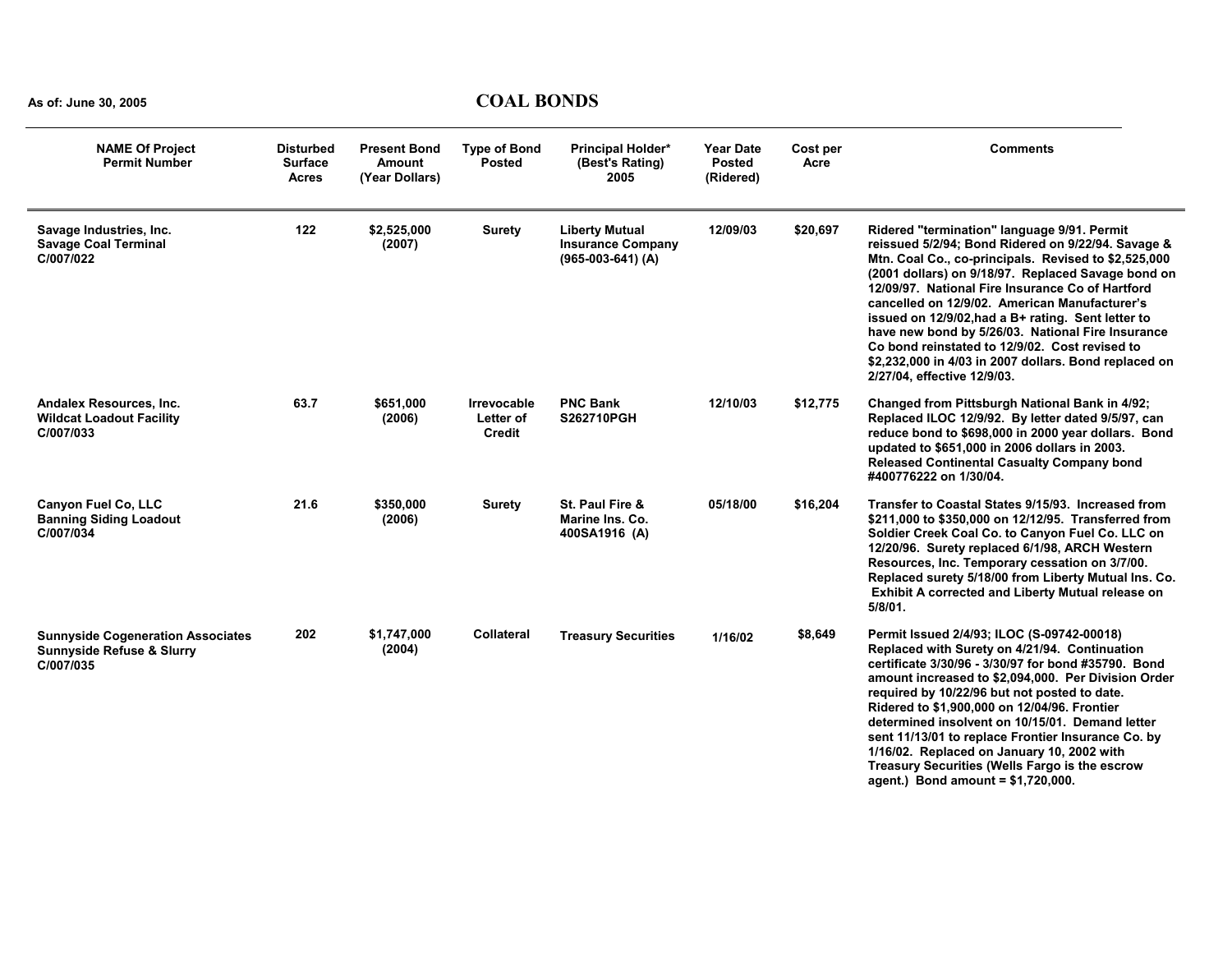| <b>NAME Of Project</b><br><b>Permit Number</b>                                                    | <b>Disturbed</b><br><b>Surface</b><br><b>Acres</b> | <b>Present Bond</b><br><b>Amount</b><br>(Year Dollars) | <b>Type of Bond</b><br><b>Posted</b> | <b>Principal Holder*</b><br>(Best's Rating)<br>2005                                 | <b>Year Date</b><br><b>Posted</b><br>(Ridered) | Cost per<br>Acre | <b>Comments</b>                                                                                                                                                                                                                                                                                                                                                                                                                                                                                                                                                                                                                            |
|---------------------------------------------------------------------------------------------------|----------------------------------------------------|--------------------------------------------------------|--------------------------------------|-------------------------------------------------------------------------------------|------------------------------------------------|------------------|--------------------------------------------------------------------------------------------------------------------------------------------------------------------------------------------------------------------------------------------------------------------------------------------------------------------------------------------------------------------------------------------------------------------------------------------------------------------------------------------------------------------------------------------------------------------------------------------------------------------------------------------|
| <b>Plateau Mining Corp.</b><br><b>Willow Creek Mine</b><br>C/007/038                              | 132.9                                              | \$7,866,000<br>(2004)                                  | <b>Surety</b>                        | <b>Travelers Casualty</b><br>& Surety Ins. Co.<br>#104329637<br>$(A+)$              | 07/01/99                                       | \$59,187         | Permit issued 4/23/96. Three replacement bonds<br>submitted and accepted on 7/1/99, (\$3,983,069 each,<br>\$11,949,205 total ). Temporary cessation on<br>12/11/00. Ridered on 1/21/02 from \$11,949,000 to<br>\$7,866,000 due to more detailed reclamation costs.<br>Permanent cessation on 9/6/2002. Reclamation<br>Agreement resigned on 6/5/03. The three bonds with<br>St. Paul Fire and Insurance, Travelers and<br>Insurance Company of the State of PA were<br>released, effective July 30, 2004 - replaced with one<br>Travelers bond in the amount of \$7,866,000.                                                               |
| <b>Canyon Fuel Co., LLC</b><br><b>Dugout Canyon Mine</b><br>C/007/039                             | 22.65                                              | \$2,4000,000<br>(2007)                                 | <b>Surety</b>                        | St. Paul Fire &<br>Marine Ins. Co.<br>400SA1917 (A)                                 | 05/18/00<br>(3/18/04)                          | \$105,033        | Original exploration bond posted 12/95 by St. Paul<br>Fire & Marine Insurance Company. (Bond #JP1277).<br>Permit issued 3/16/98. Surety replaced 6/1/98,<br><b>ARCH Western Resources, Inc. Increased to</b><br>\$3,682,000 on 10/13/98 for Phase II. Annual<br>Exploration. Released exploration bond #14-000-<br>068-0008-UT for Dugout exploration on 6/5/00 for<br>\$30,000. Replaced surety 5/18/00. Liberty Mutual<br>released on 5/8/01. Bond reduced from \$3,682,000<br>to \$1,645,000 by letter dated September 5, 2002 due<br>to detailed earthwork calculations. Bond ridered to<br>\$2,400,000 on 3/18/04 with new Exhibit A. |
| West Ridge Resources, Inc.<br><b>West Ridge Mine</b><br>C/007/041                                 | 29                                                 | \$2,117,000<br>(2006)                                  | <b>Surety</b>                        | <b>National Union Fire</b><br>Insurance Co. of<br>Pittsburgh, PA<br>$21-60-38(A++)$ | 03/19/99                                       | \$73,000         | Permit issued 4/1/99. Mining plan approval 6/30/99.                                                                                                                                                                                                                                                                                                                                                                                                                                                                                                                                                                                        |
| <b>Sunnyside Cogeneration</b><br><b>Association</b><br><b>Star Point Refuse Mine</b><br>C/007/042 | 88.78                                              | \$1.254.000<br>$(2008$ dollars)                        | Collateral                           | <b>Treasury Securities</b>                                                          | 11/12/03                                       |                  | Permit issued 11/14/03. Treasury Securities posted<br>11/12/03.                                                                                                                                                                                                                                                                                                                                                                                                                                                                                                                                                                            |
| <b>Consolidation Coal Co.</b><br><b>Hidden Valley Mine</b><br>C/015/007                           | 6.7                                                | \$95,501<br>(2004)                                     | <b>Surety</b>                        | <b>Seaboard Surety</b><br>#331474<br>(A)                                            | 10/13/95<br>(1/8/97)                           | \$14,254         | Original Bond Amount-\$171,515. Phase I Bond<br>Release effective 7/17/88. Permit transferred<br>11/2/95 from Hidden Valley Coal Company to<br>Consolidation Coal Company. Ridered to \$95,501<br>on 1/8/97.                                                                                                                                                                                                                                                                                                                                                                                                                               |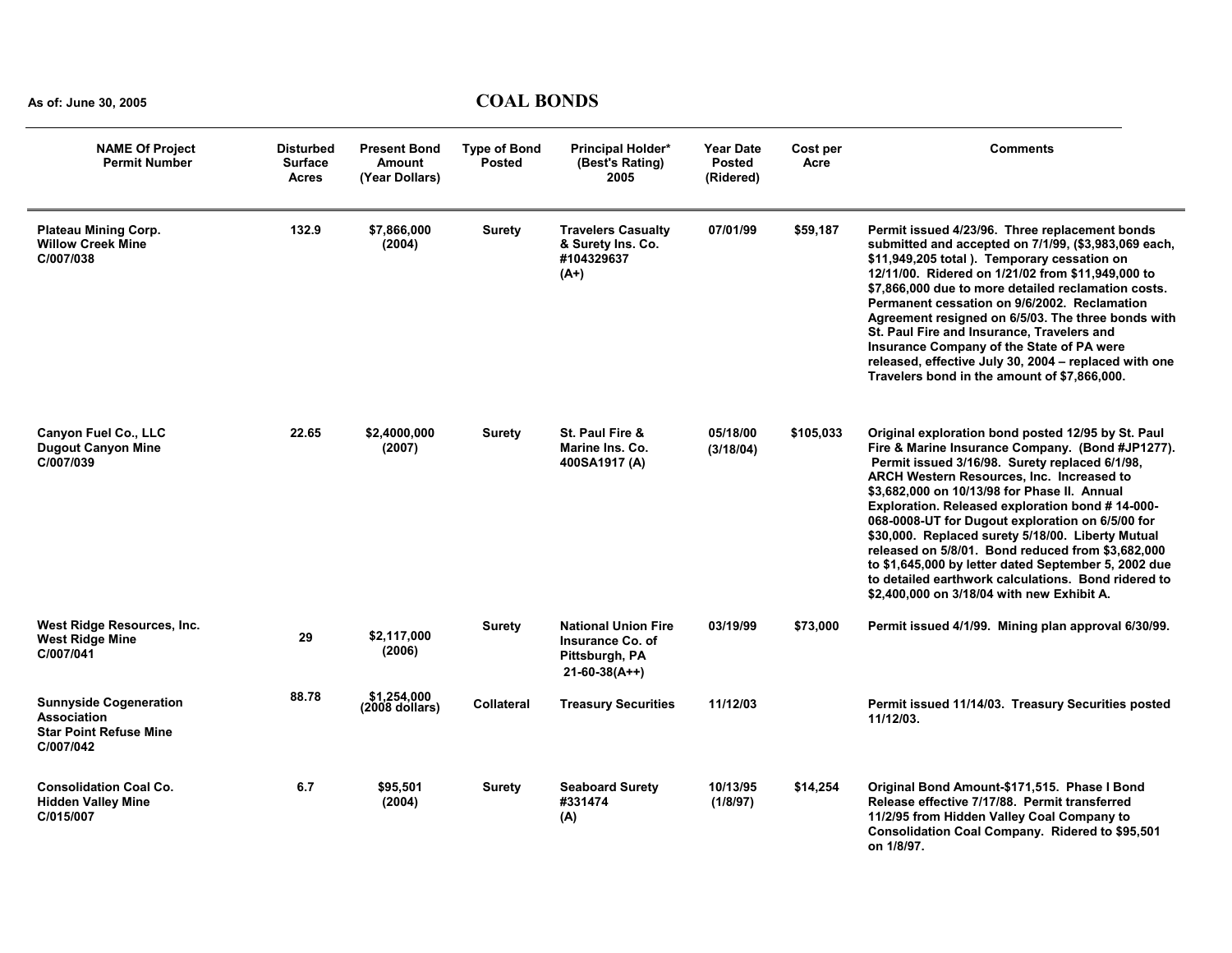| <b>NAME Of Project</b><br><b>Permit Number</b>                       | <b>Disturbed</b><br><b>Surface</b><br><b>Acres</b> | <b>Present Bond</b><br><b>Amount</b><br>(Year Dollars) | <b>Type of Bond</b><br><b>Posted</b> | Principal Holder*<br>(Best's Rating)<br>2005                                                    | <b>Year Date</b><br><b>Posted</b><br>(Ridered) | Cost per<br>Acre | <b>Comments</b>                                                                                                                                                                                                                                                                                                                                                                                                                                                                                                                                                                                                                   |
|----------------------------------------------------------------------|----------------------------------------------------|--------------------------------------------------------|--------------------------------------|-------------------------------------------------------------------------------------------------|------------------------------------------------|------------------|-----------------------------------------------------------------------------------------------------------------------------------------------------------------------------------------------------------------------------------------------------------------------------------------------------------------------------------------------------------------------------------------------------------------------------------------------------------------------------------------------------------------------------------------------------------------------------------------------------------------------------------|
| <b>PacifiCorp</b><br><b>Trail Mountain Mine</b><br>C/015/009         | 24.78                                              | \$1,254,000<br>(2007)                                  | <b>Surety</b>                        | <b>Travelers Casualty</b><br>and Surety<br>Company of<br><b>America</b><br>1039089971<br>$(A+)$ | 9/01/94                                        | \$50,605         | Federal Mine Approval Tract 1 & 2 Transfer effective<br>11/23/87; Federal Lease Tract approved 5/15/91;<br>Ridered "termination" language 9/91; Ridered<br>increased amount and disturbance on 4/28/92 (from<br>\$463,711 and 8.8 acres). Transferred from Mountain<br>Coal Company to PacifiCorp 11/13/92. Ridered<br>8/3/93 to increase amount due to increased<br>disturbance; Replaced 9/01/94. (\$834,228 - year<br>1999 dollars bond estimate, found adequate on<br>3/15/00.) Bond amount is under review. Temporary<br>cessation on 5/2/01. St. Paul Fire & Marine Ins. Co.<br>#400JV3710 bond still needs to be released. |
| <b>Consolidation Coal Co.</b><br><b>Emery Deep Mine</b><br>C/015/015 | 247                                                | \$3,454,443<br>(2004)                                  | <b>Surety</b>                        | <b>Seaboard Surety</b><br>#188617<br>(A)                                                        | 12/11/85<br>(5/3/91)                           | \$13,986         | Temporary cessation since 1990 to 2002.<br>Commenced work on 4 <sup>th</sup> East Portal on 6/4/2002.<br>Bond includes mine and preparation plant area.<br>New bond amount of \$2,212,000 approved on<br>12/22/03.                                                                                                                                                                                                                                                                                                                                                                                                                |
| <b>PacifiCorp</b><br><b>Des-Bee-Dove Mine</b><br>C/015/017           | 23.88                                              | \$1,837,712<br>(2008)                                  | <b>Surety</b>                        | <b>Travelers Casualty</b><br>and Surety<br>Company of<br><b>America</b><br>10377512<br>$(A+)$   | 9/1/94                                         | \$76,956         | New Bond Submitted for PacifiCorp 12/90; Ridered<br>"termination" language 9/91; Replaced 9/1/94.<br>(\$1,553,638 - year 2000 dollars bond estimate.)<br>Started reclamation in fall of 1999. St. Paul Fire &<br>Marine Ins. Co.#400JN6139 still needs to be<br>released.                                                                                                                                                                                                                                                                                                                                                         |
| <b>PacifiCorp</b><br><b>Deer Creek Mine</b><br>C/015/018             | 95.8                                               | \$3,000,000<br>(2006)                                  | <b>Surety</b>                        | <b>Travelers Casualty</b><br>and Surety<br>Company of<br><b>America</b><br>103908970<br>$(A+)$  | 9/1/94                                         | \$31,315         | Waste Rock Storage Added 9/88; Original Bond<br>Amount - \$1,224,000; New Bond Submitted for<br>PacifiCorp 12/90; Ridered "termination" language<br>9/91; Increased from \$1,724,000 to include<br>amendment changes 9/92; Disturbed Acreage<br>increased to 93.29 acres (2/14/93); Replaced 9/1/94.<br>Ridered for escalation 8/26/96. Increased to<br>\$3,000,000 rider eff. 12/11/00. St. Paul Fire & Marine<br>Ins. Co. #400JN6140 still needs to be released.<br>Bond adjusted to \$2,458,000 in 2004 dollars on<br>$1/15/03$ .                                                                                              |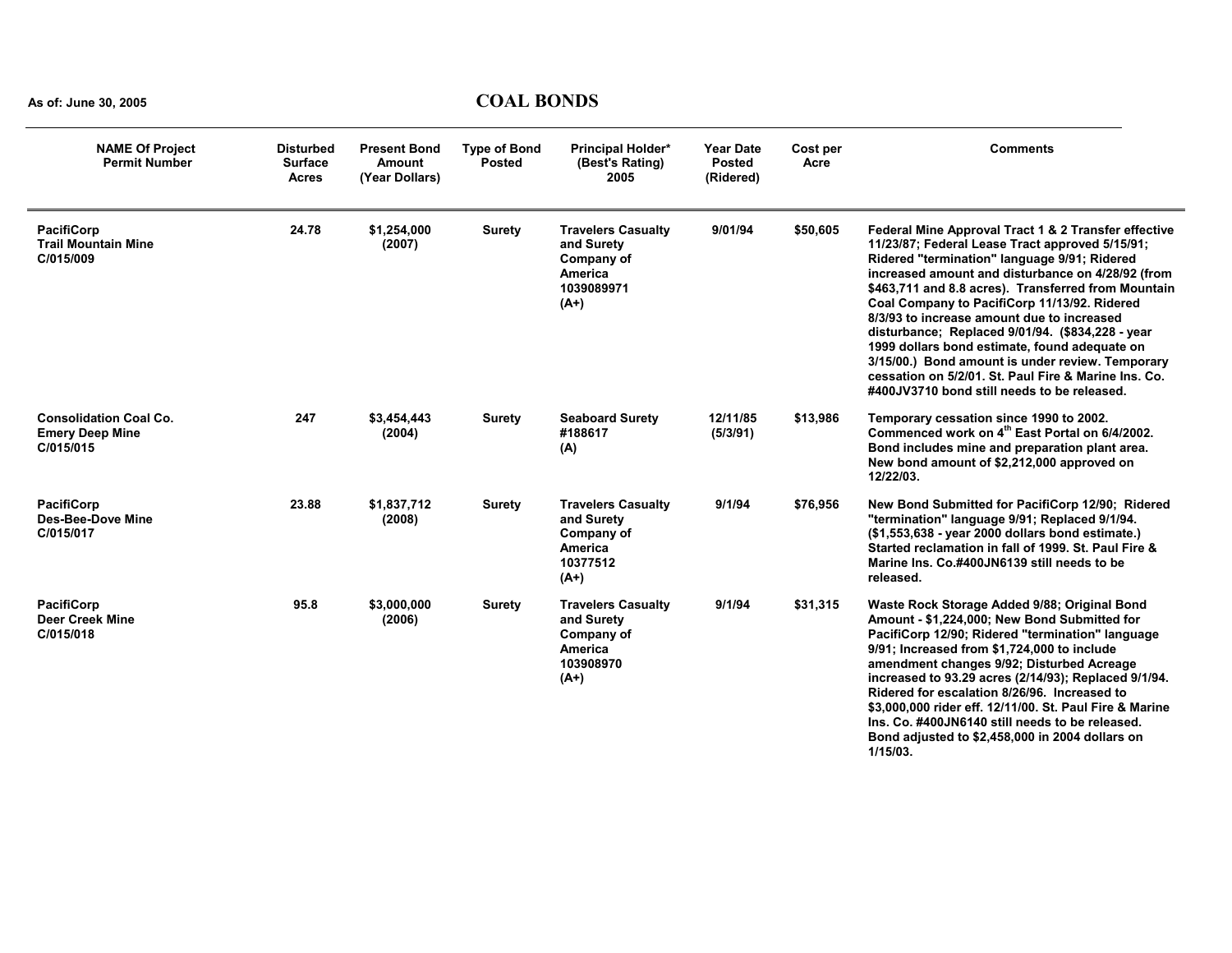| <b>NAME Of Project</b><br><b>Permit Number</b>                           | <b>Disturbed</b><br><b>Surface</b><br><b>Acres</b> | <b>Present Bond</b><br><b>Amount</b><br>(Year Dollars) | <b>Type of Bond</b><br><b>Posted</b> | <b>Principal Holder*</b><br>(Best's Rating)<br>2005                                             | <b>Year Date</b><br><b>Posted</b><br>(Ridered) | Cost per<br>Acre | <b>Comments</b>                                                                                                                                                                                                                                                                                                                                                                                                                                                |
|--------------------------------------------------------------------------|----------------------------------------------------|--------------------------------------------------------|--------------------------------------|-------------------------------------------------------------------------------------------------|------------------------------------------------|------------------|----------------------------------------------------------------------------------------------------------------------------------------------------------------------------------------------------------------------------------------------------------------------------------------------------------------------------------------------------------------------------------------------------------------------------------------------------------------|
| <b>PacifiCorp</b><br><b>Cottonwood/Wilberg Mine</b><br>C/015/019         | 101.74                                             | \$3,082,587<br>(2005)                                  | <b>Surety</b>                        | <b>Travelers Casualty</b><br>and Surety<br>Company of<br><b>America</b><br>1037771497<br>$(A+)$ | 9/1/94<br>(10/22/01)                           | \$30,299         | Original Bond Amount-\$1,294,522 Ridered 6/7/90 for<br>Waste Rock Site - \$1,586,008 (New Bond Submitted<br>11/20/90 for PacifiCorp with revised amount);<br>Ridered "termination" language 9/91; Replaced<br>9/1/94. Approved amount revised to \$3,082,587<br>(Year 2005 dollars) per letter dated September 19,<br>2001, due by December 19, 2001). Received<br>October 22, 2001. St. Paul Fire & Marine Ins. Co.<br>#400JN6138 still needs to be released. |
| Co-Op Mining Co.<br><b>Bear Canyon Mine</b><br>C/015/025                 | 36.4                                               | \$1,825,000<br>(2005)                                  | <b>Surety</b>                        | <b>Lyndon Property</b><br>Insurance Co.<br>#L06-01-C-<br>015-025<br>$(A-)$                      | 07/02/01                                       | \$50,137         | Automatically Renewable; Increased to \$340,282 on<br>1/11/94; Increased to \$487,911 on 9/1/94; Rider<br>increased to \$507,000 on 2/17/95. Rider increased to<br>\$525,000 on 7/31/95. Bond increased to \$899,000 on<br>3/1/99. Posted a surety on 7/2/01 for \$1,825,000 for<br>Wild Horse Ridge Addition. Released ILOC with<br>Bank One #1055 (\$899,000 on 7/11/01). Ridered<br>"Co-Op Mining" to bond on 5/30/03.                                      |
| <b>Genwal Resources Inc.</b><br><b>Crandall Canyon Mine</b><br>C/015/032 | 10.7                                               | \$1,654,000<br>(2004)                                  | <b>Surety</b>                        | <b>American Home</b><br>Assurance Co.<br>14-96-15<br>$(A++)$                                    | 03/14/95<br>(6/14/97)                          | \$154,579        | Replaced ILOC 7/30/90 with Surety. Rider 9/21/93.<br>Transferred to Genwal Resources Inc., on 3/22/95.<br>SAFECO bond #4689174 replaced eff. 3/14/95.<br>Ridered for culvert extension 06/27/97.                                                                                                                                                                                                                                                               |
| <b>Canyon Fuel Company, LLC</b><br><b>SUFCO Mine</b><br>C/041/002        | 46.03                                              | \$4,439,000<br>(2004)                                  | <b>Surety</b>                        | St. Paul Fire &<br>Marine Ins. Co. (A)<br>400SA1915                                             | 05/18/00                                       | \$96,437         | Ridered 7/23/92; Reclamation Agreement updated<br>2/25/93. Ridered eff. 7/27/95. Transferred from<br>SUFCO to Canyon Fuel Company, LLC on 12/20/96.<br>Bond amount found adequate on 6/12/97. Surety<br>replaced 6/1/98, new parent, ARCH Western<br>Resources, Inc. Surety replaced 5/18/00. Exhibit A<br>corrected and Liberty Mutual released on 5/8/01.<br>Cost revised to \$2,612,000 (2004 dollars) in 4/03.                                             |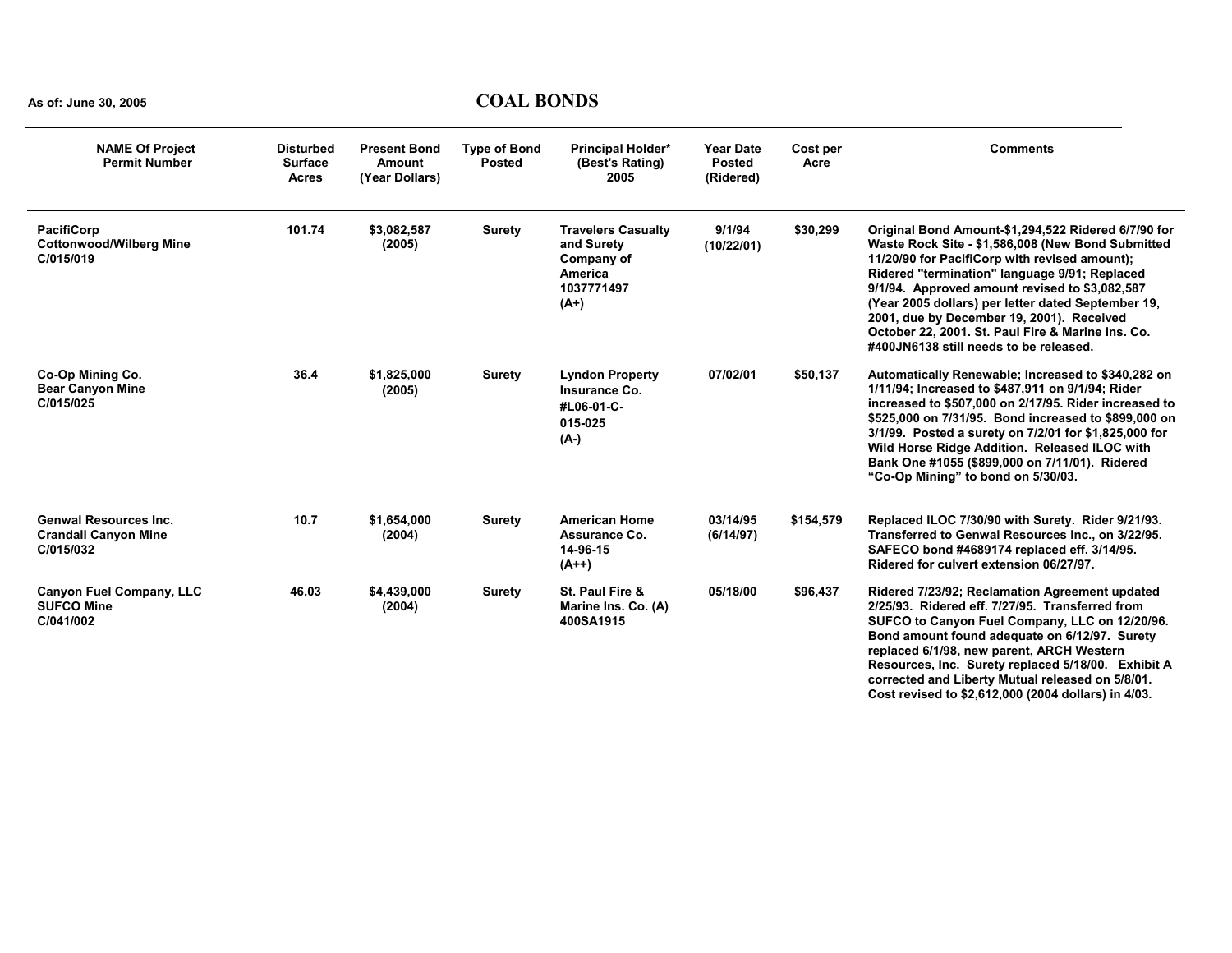#### **As of: June 30, 2005 FORFEITED BONDS**

| <b>NAME Of Project</b><br><b>Permit Number</b>                                          | <b>Disturbed</b><br><b>Surface</b><br><b>Acres</b> | Present Bond<br>Amount<br>(Year Dollars) | <b>Type of Bond</b><br><b>Posted</b> | <b>Principal Holder*</b><br>(Best's Rating) | <b>Year Date</b><br><b>Posted</b><br>(Ridered) | Cost per<br>Acre | <b>Comments</b>                                                                                                                                                                                                                                                                                                                                                                                                                                                                                                                                                                                                                                                                                                                                                       |
|-----------------------------------------------------------------------------------------|----------------------------------------------------|------------------------------------------|--------------------------------------|---------------------------------------------|------------------------------------------------|------------------|-----------------------------------------------------------------------------------------------------------------------------------------------------------------------------------------------------------------------------------------------------------------------------------------------------------------------------------------------------------------------------------------------------------------------------------------------------------------------------------------------------------------------------------------------------------------------------------------------------------------------------------------------------------------------------------------------------------------------------------------------------------------------|
| <b>Sunnyside Coal Company</b><br><b>Sunnyside Mine</b><br>FOR/007/007                   |                                                    | \$1,850,184                              |                                      |                                             |                                                |                  | Escrow Agreement Finalized 6/90 3/13/89<br><b>Active Status: Transferred from Kaiser Coal</b><br>Co. to SCC (previously SRS) 5/26/89. C.D.<br>issued for<br>\$75,000 at Zions First National Bank. First<br>Deed of Trust for Undisturbed Land and Water<br><b>Rights:</b><br>Agreement 8/28/89 Filed Chapter 11 on 3/25/94;<br>DOGM Filed Bankruptcy Claim 9/1/94; to<br>Chapter 7 on 6/23/95. Undisturbed land sold to<br>Penta Creeks on 3/12/96. OSM/DOGM agreed<br>on \$1,850,184 cash collateral on 11/18/96.<br>Bond forfeiture on 11/22/96. Reclamation<br>engineering awarded to Montgomery Watson in<br>7/97. All \$1,850,184 received by 7/1/97. Bids<br>awarded 5/19/98, contract signed 6/26/98.<br>Work started 7/6/98. Completed 7/1/99 (287.4<br>ac). |
| <b>North American Equities</b><br><b>Blazon #1 Mine</b><br>FOR/007/021                  |                                                    | \$48,400                                 |                                      |                                             |                                                |                  | Board ordered Phase I Bond Release on<br>2/28/91. LOC with First Interstate Bank<br>replaced 2/91, (#S43865); Amount reduced<br>from \$48,400 4/30/91; Bond forfeited 5/24/91-<br>Cashier's Check to Division; To AML on 2/9/94<br>per LPB. Reclamation completed 10/4/00 (4.65)<br>ac)                                                                                                                                                                                                                                                                                                                                                                                                                                                                               |
| <b>Summit Minerals</b><br><b>Summit #1 Mine</b><br>(aka: Blackhawk Mine)<br>FOR/043/001 |                                                    | \$95,000                                 |                                      |                                             |                                                |                  | Not active coal mine, exploration only. Permit<br>revoked 8/4/89. Bond Forfeiture on 6/13/89.<br>AML Reclamation complete 11/20/97. Real<br>estate sold on 2/12/99 for \$95,000.                                                                                                                                                                                                                                                                                                                                                                                                                                                                                                                                                                                      |
| <b>Summit Coal Company</b><br><b>Boyer Mine</b><br>FOR/043/008                          |                                                    | \$101,512                                |                                      |                                             |                                                |                  | Forfeited on 1/26/89. Collateral Bond sold.<br>Field evaluation by Title V- draft of evaluation<br>and cost accounting of bond forfeiture to<br>Lowell Braxton on 10/20/95. Complete<br>reclamation on 4/17/97 (7 ac).                                                                                                                                                                                                                                                                                                                                                                                                                                                                                                                                                |
| <b>New Tech Mining Corp</b><br><b>Black Jack #1 Mine</b><br>FOR/019/004                 |                                                    | \$50,000                                 |                                      |                                             |                                                |                  | Coal Exploration. Permit bond forfeited.<br>Reclaimed 11/92.                                                                                                                                                                                                                                                                                                                                                                                                                                                                                                                                                                                                                                                                                                          |

**\*All of the bonding companies, (except Frontier Insurance Co.) are listed in the Federal Register, July 1, 2004, the Department of Treasury, Circular 570 listing of Surety Companies acceptable on Federal Bonds; all sureties were checked on March 31, 2005 for verification on the Department of Treasury Listing and the A. M. Best's Key Rating Guide most recent** 

**rating. \*Frontier Insurance Co. was delisted, effective June 1, 2000 from Circular 570.**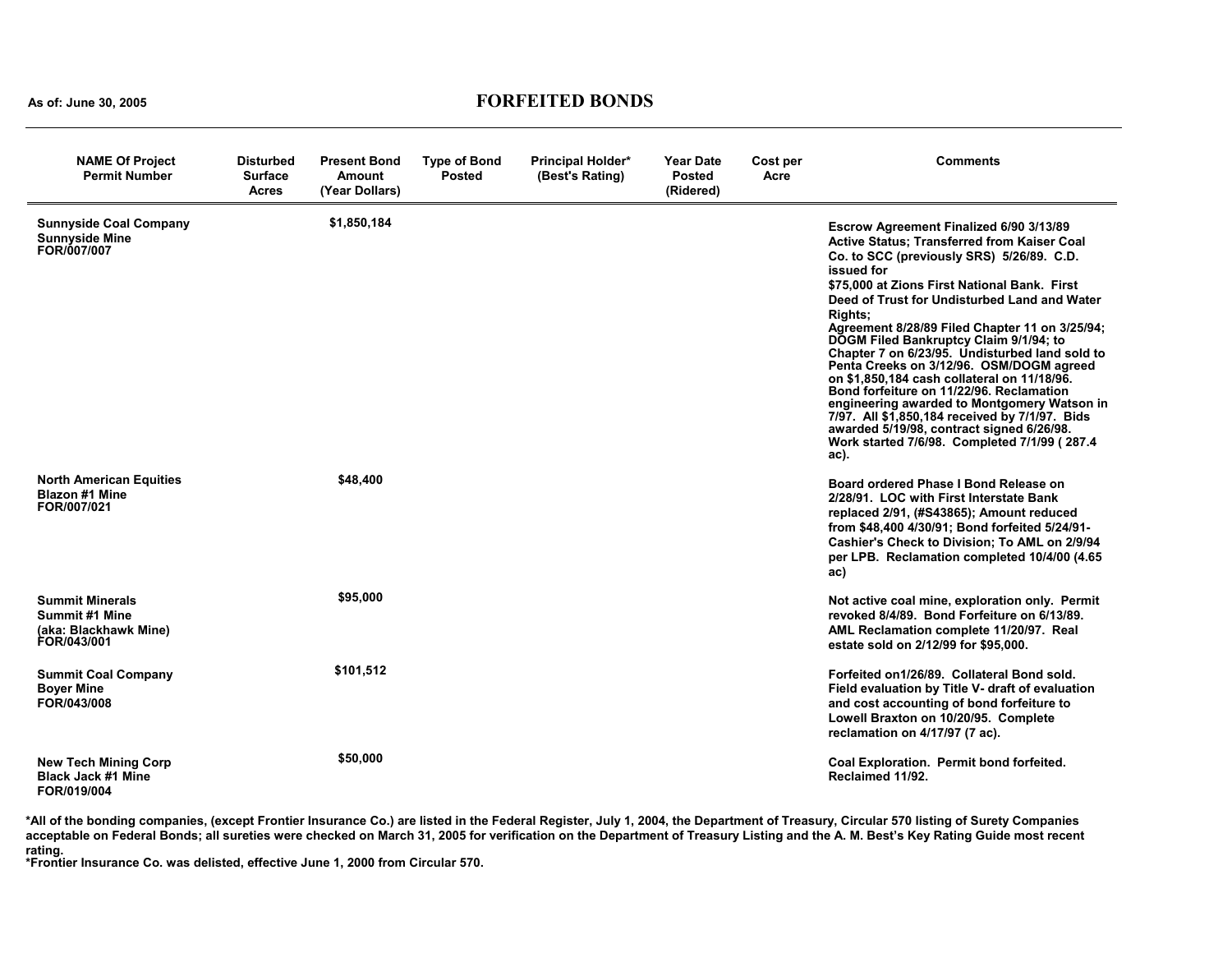# **As of: June 30, 2005 BOND RELEASES**

| <b>NAME Of Project</b><br><b>Permit Number</b>                                         | <b>Disturbed</b><br><b>Surface</b><br><b>Acres</b> | <b>Present Bond</b><br><b>Amount</b><br>(Year Dollars) | <b>Type of Bond</b><br><b>Posted</b> | <b>Principal Holder*</b><br>(Best's Rating) | <b>Year Date</b><br><b>Posted</b><br>(Ridered) | Cost per<br>Acre | <b>Comments</b>                                                                                                                                                                                                                                                                                                                                          |
|----------------------------------------------------------------------------------------|----------------------------------------------------|--------------------------------------------------------|--------------------------------------|---------------------------------------------|------------------------------------------------|------------------|----------------------------------------------------------------------------------------------------------------------------------------------------------------------------------------------------------------------------------------------------------------------------------------------------------------------------------------------------------|
| <b>Mountain Coal Co.</b><br>Gordon Creek #3 & #6<br>REL/007/017                        |                                                    |                                                        |                                      |                                             |                                                |                  | Original Bond Amount \$346,000. 1986 dollars;<br>Phase I-Bond Release Effective 6/26/87 Ridered<br>7/13/87. Phase II Bond Release (rider eff as of<br>2/13/95) \$85,429. Phase III bond release<br>approved 5/22/98. (Release of \$52,971.)                                                                                                              |
| <b>Cyprus Plateau Mining Corp.</b><br><b>Blackhawk Exploration Site</b><br>REL/007/038 |                                                    |                                                        |                                      |                                             |                                                |                  | Exploration project ridered more disturbance.<br>Permit terminated 5/17/96. Aetna merged with<br>Travelers on 07/01/97. Released on 12/3/98<br>$(55,000, 3.1 \text{ acres})$                                                                                                                                                                             |
| <b>Western States Minerals</b><br>J.B. King Mine<br>REL/015/002                        |                                                    |                                                        |                                      |                                             |                                                |                  | Original Bond Amount-\$262,577. Phase I Bond<br>Release (effective 5/20/86) Ridered-4/28/86.<br>Conditional phase II and phase III bond release<br>on 2/29/00. Final bond release on 3/24/00.<br>(126,078) Seaboard surety # 104570.)                                                                                                                    |
| <b>Mountain Coal Co.</b><br><b>Huntington #4 Mine</b><br>REL/015/004                   |                                                    |                                                        |                                      |                                             |                                                |                  | Original Bond Amount-\$360,102; (Phase I-60%<br>bond release effective-11/10/86 ridered-<br>(12/31/86). Ridered "termination" language<br>9/91. Phase II Bond release effective when sed<br>pond removed 3/20/95. Removed. Ridered<br>1/31/96. Phase III Bond Release pending<br>removal of perimeter markers. Approved<br>5/22/98. (Released \$46,734.) |
| Co-Op Mining Co.<br><b>Trail Canyon Mine</b><br>REL/015/021                            |                                                    |                                                        |                                      |                                             |                                                |                  | Automatically Renewable; Phase I Bond<br>Release - approved 7/18/94 for \$120,000.<br>Phase II release approved 1/31/96; ridered<br>4/24/96. Phase III bond release, conditional<br>approval on 12/22/00, released \$30,000 (10 ac).                                                                                                                     |
| <b>BHP Petroleum (Americas)</b><br><b>Knight Mine</b><br>REL/041/005                   |                                                    |                                                        |                                      |                                             |                                                |                  | <b>Federal Insurance Company Surety replaced</b><br>9/16/90. Phase I Bond Release on 11/08/94 of<br>\$480,000. Replaced with ILOC on 1/30/96.<br>Final Bond Release on 4/21/98. (Released<br>\$320,000.                                                                                                                                                  |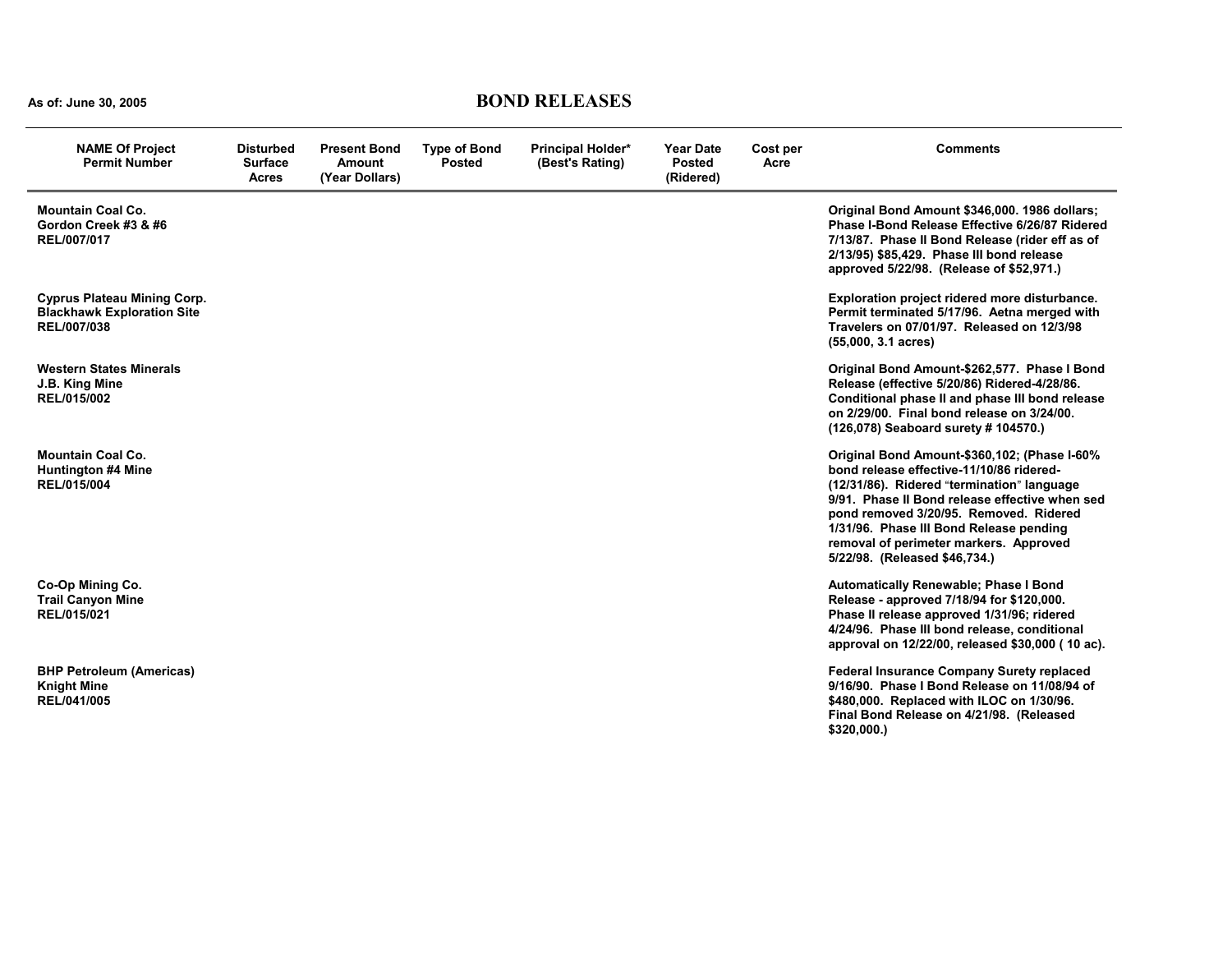### **As of: June 30, 2005 OTHER BONDS**

| <b>NAME of Project</b><br><b>Permit Number</b>                                                                                    | <b>Disturbed</b><br>Surface<br>Acres | <b>Present Bond</b><br>Amount<br>(Year Dollars)                                  | <b>Type of Bond</b><br>Posted | <b>Principal Holder*</b><br>(Best's Rating)<br>2005    | <b>Year Date</b><br><b>Posted</b><br>(Ridered) | Cost per<br>Acre                     | <b>Comments</b>                                                                                                                                                                                                                                                                                                                                                                                                                                                                                                                                                                                                                                                                                                                                                                                                                                                                                                                                                                                                                                                                                                                                                                                                                                                                                                                                                                                                                                                                                                                                                                                                                                                                                                                                                                                                                                                                                                                                                                                                                                                                              |
|-----------------------------------------------------------------------------------------------------------------------------------|--------------------------------------|----------------------------------------------------------------------------------|-------------------------------|--------------------------------------------------------|------------------------------------------------|--------------------------------------|----------------------------------------------------------------------------------------------------------------------------------------------------------------------------------------------------------------------------------------------------------------------------------------------------------------------------------------------------------------------------------------------------------------------------------------------------------------------------------------------------------------------------------------------------------------------------------------------------------------------------------------------------------------------------------------------------------------------------------------------------------------------------------------------------------------------------------------------------------------------------------------------------------------------------------------------------------------------------------------------------------------------------------------------------------------------------------------------------------------------------------------------------------------------------------------------------------------------------------------------------------------------------------------------------------------------------------------------------------------------------------------------------------------------------------------------------------------------------------------------------------------------------------------------------------------------------------------------------------------------------------------------------------------------------------------------------------------------------------------------------------------------------------------------------------------------------------------------------------------------------------------------------------------------------------------------------------------------------------------------------------------------------------------------------------------------------------------------|
| <b>Trustee - Bill Bishop</b><br><b>Chapter 7 Bankruptcy</b><br>Lodestar Energy, Inc.<br>White Oak Mine No. 1 & No. 2<br>C/007/001 | 140.2                                | \$3,832,000<br>(2007)<br><b>Bond amount</b><br>still<br>\$4,292,000 on<br>bond.} | <b>Surety</b>                 | <b>Frontier Insurance</b><br>Company<br>#143715<br>(E) | 07/09/99                                       | \$27,333<br>$\{\overline{$30,613}\}$ | Transferred from Valley Camp 5/27/94.<br>(Disturbance in mine site, office & loadout.).<br>JWC letter of 6/19/95 will reduce bond to \$<br>3,398,000 (1999 dollars). Replaced 7/27/98.<br>Bond amount increased to \$4,292,000 for<br>permit renewal, due 8/24/99. Permit transferred<br>from White Oak Mining and Construction on<br>7/14/99. Will replace Frontier Insurance Co.<br>Request for more time on 1/22/01. Bond re-<br>evaluated from \$4,292,000 to \$3,832,000 on<br>10/5/01. Sent request to replace surety due to<br>new rules on 10/5/01, must replace by 2/9/02.<br>Frontier declared "in rehabilitation" on<br>10/15/01, not on Utah Insurance list Demand<br>letter sent on 11/7/01, must replace by 1/7/02 or<br>reclaim. Hearing held in Kentucky on 1/3/02.<br>Judge ruled and barred Division from issuing a<br>CO until 1/24/02. Agreement signed with<br><b>Bankruptcy Court, Lodestar and Division on</b><br>2/25/02. CO issued 3/12/03 for no bond. Cost<br>estimated at \$3,814,566 in 4/03 in 2007 dollars.<br>Lodestar filed Chapter 11 on 3/30/01.<br>Determination to forfeit on 5/1/2003. Filed<br>Chapter 7 on 7/15/03. Worked with Bankruptcy<br>Trustee and Frontier Insurance to stabilize site<br>- \$999,000 from Frontier to escrow on<br>10/3/2003. Work started on 10/13/2003, Ledcor<br>pulled out for the winter on December 17, 2003.<br>On August 18, 2004, Lodestar trustee, Bill,<br>Bishop, filed the master settlement between<br>various parties (including Renco and Wexford<br>and Congress and the Debtors Trustee) for<br>reclamation in a "General Settlement Fund"<br>outside of the Lodestar bankruptcy estate.<br>Utah received \$1.217 million dollars as part of<br>this Settlement Agreement. The contract with<br>Frontier contractor, was terminated by the<br>Division on September 8, 2004. VCM<br>contractors were awarded the contract for<br>reclamation at the Whiskey Creek Mine (aka<br>White Oak Mine). Reclamation work started<br>on October 4, 2004. AMR will administer the<br>reclamation work at this site. |